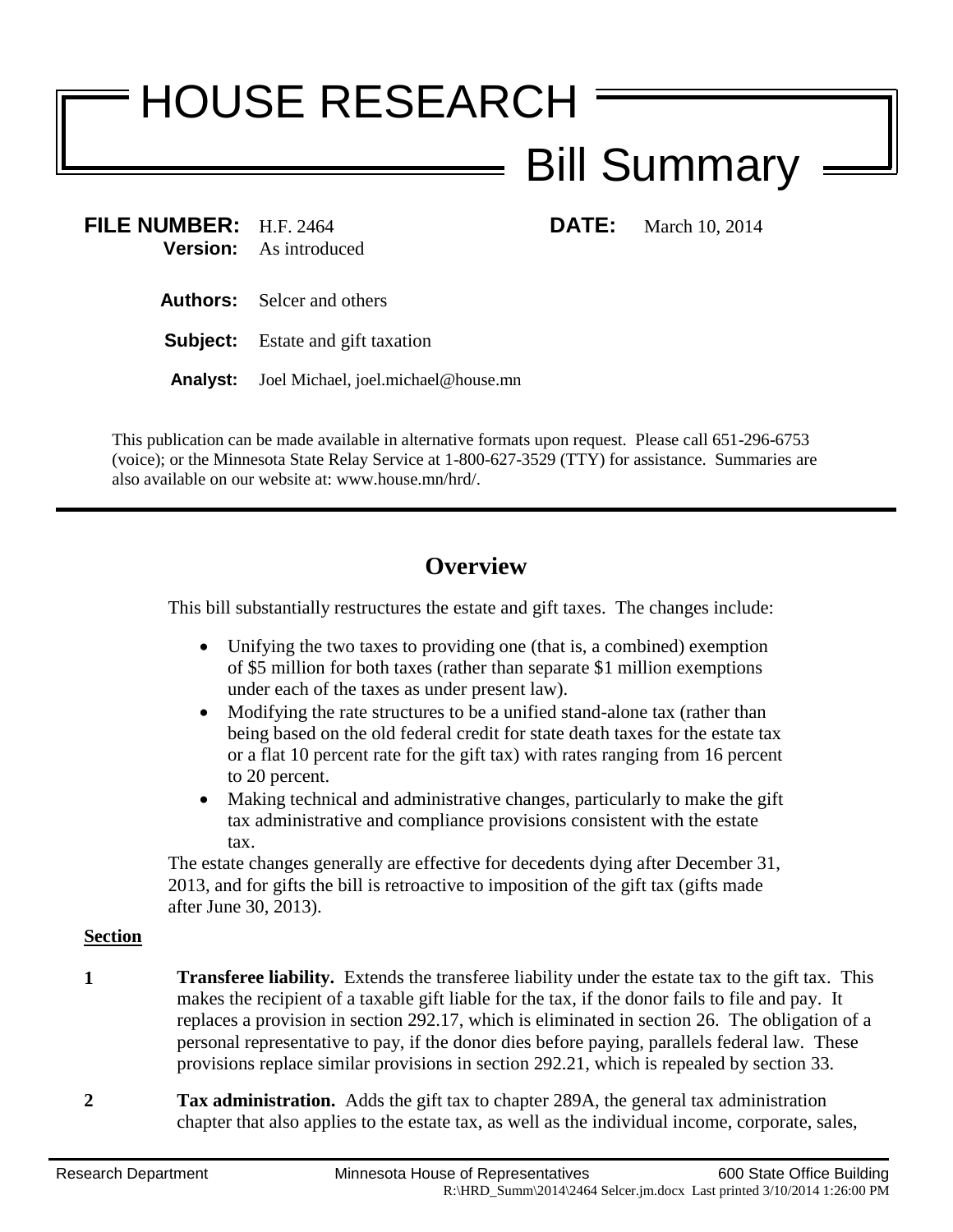and mining occupation taxes.

- **3 Definitions.** Adds a reference to the gift tax chapter's definitions in chapter 289A.
- **4 Return requirement.** Modifies the return filing requirement to reflect the increase in the exemption amount in section [22](#page-2-0) and to include all lifetime taxable gifts (present law is limited to taxable gifts made within three years of death) and transfers the gift tax return filing requirement from chapter 292, the gift tax chapter, to chapter 289A, the general tax administration chapter.
- <span id="page-1-1"></span>**5 Gift tax return; documents required.** Adds gift tax to the commissioner's authority to specify what documents must be filed with the tax return.
- **6 Gift tax return; definitions.** Provides definitions under the gift tax chapter apply to the estate and gift tax return section.
- **7 Estate tax return.** Eliminates obsolete language relating to estate tax returns for deaths during 2010.
- <span id="page-1-0"></span>**8 Gift tax return, filing deadline**. Specifies gift tax returns must be filed by April 15 of the year following the year in which the gift was made. (This is transferred from section 292.19, which is repealed by section [33.](#page-5-0))
- **9 Estate tax returns, extensions.** Makes nonsubstantive changes in the language providing for extensions of time to file estate tax returns.
- <span id="page-1-2"></span>**10 Gift tax returns, extensions.** Provides that the federal extensions to file gift tax returns also apply to Minnesota gift tax returns.
- **11 Gift tax payment date.** Specifies gift tax must be paid by April 15 of the year following the year in which the gift was made. (This is transferred from section 292.21, which is repealed by section [33.](#page-5-0))
- **12 Extensions to pay estate tax.** Makes nonsubstantive changes in the language providing for extensions of time to pay estate tax.
- **13 Extensions to pay gift tax.** Authorizes the commissioner to extend the time to pay gift tax for good cause and extends the time to pay, if a federal extension applies.
- **14 Audit and assessment authority.** Provides that the commissioner's authority to audit and assess estate tax also applies to the gift tax. This replaces authority now in chapter 292, which is repealed by section [33.](#page-5-0)
- **15 Statute of limitation extension; omissions of 25 percent or more.** Provides the extension of the statute of limitations to 6-1/2 years applies to omissions of taxable gifts of 25 percent or more. This parallels the similar provision under income, sales, and estate taxes.
- **16 Notification of federal changes.** Adds gift tax to the statute requiring taxpayers to notify the commissioner of changes reported to, agreed to or ordered by the Internal Revenue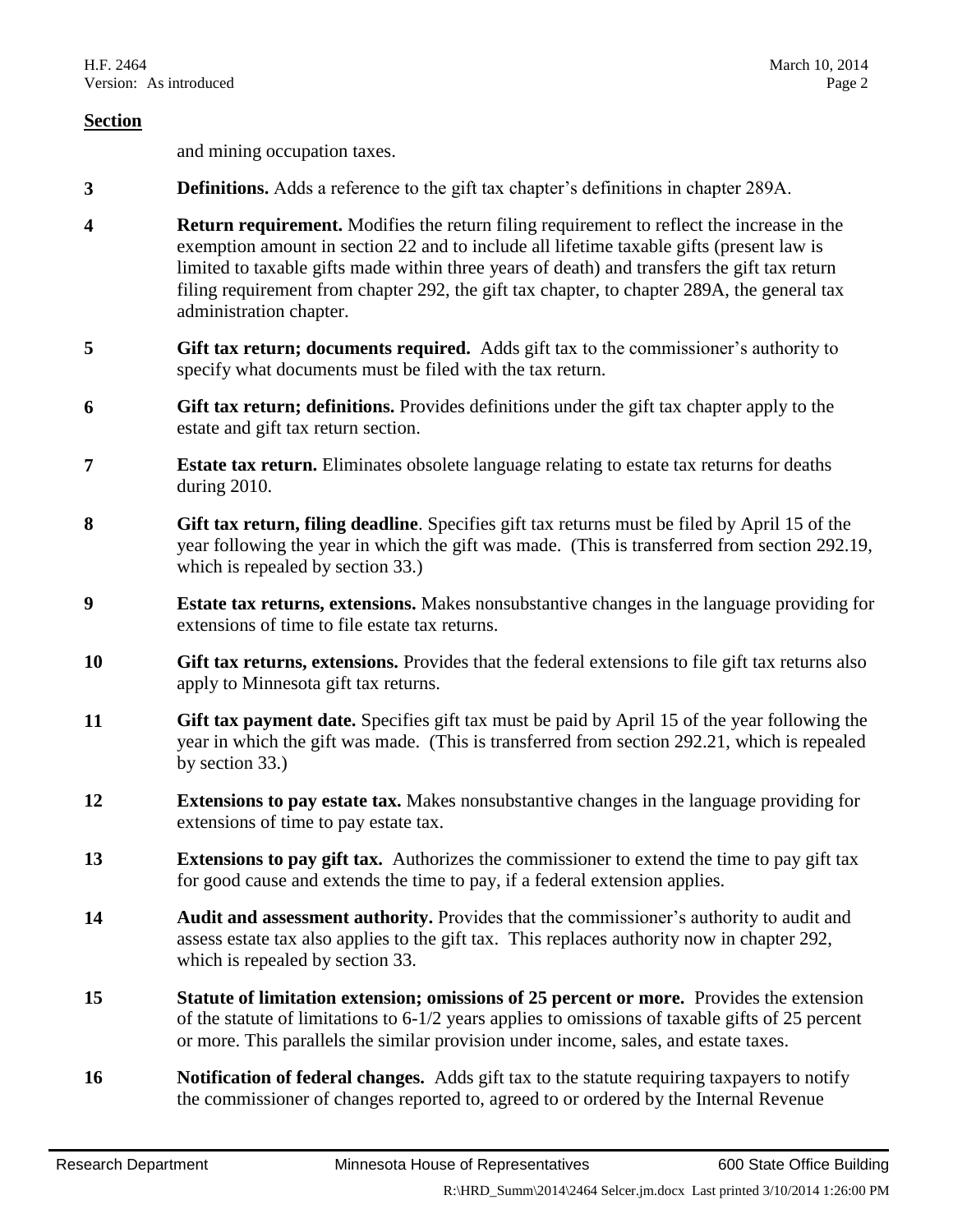Service on the federal return. This requirement is currently in chapter 292.

- **17 Refunds of gift tax.** Adds gift tax to the chapter 289A provision providing for refunds of overpayment of taxes. This requirement is now in section 292.21, which is repealed by section [33.](#page-5-0)
- **18 Interest on gift tax refunds.** Provides interest on refunds will be paid from the latest of (1) the overpayment, (2) the due date of the return, or (3) the date the original return was filed.
- **19 Penalty, failure to pay gift tax.** Applies the late payment penalty applicable generally to other taxes to the gift tax.
- **20 Estate tax definitions.** Eliminates the definition of "adjusted taxable estate" to reflect that section [21](#page-2-1) changes the tax computation to be based on the Minnesota taxable estate.

The restriction on the definition of personal property with a Minnesota situs to that given within three years of death is eliminated. This reflects that computations will take into account all taxable gifts made after June 30, 2013, the effective date of the gift tax, and makes the estate and gift taxes consistent.

The exemptions for qualified small business and farmland property are repealed, since the general exemption increase to \$5 million equals the current combination of the general exemption and the special exemptions.

Expands the look-through provision that applies to Minnesota property owned by a passthrough entity to apply to the gift tax, as well as the estate tax, by striking the limitations to property owned by a decedent. (The estate tax definitions also apply to the gift tax.)

<span id="page-2-1"></span>**21 Minnesota taxable estate.** Defines Minnesota taxable estate, the tax base to which the rates under section [22](#page-2-0) apply, as:

Federal taxable estate, plus

- 1. The deduction for state and foreign death taxes
- 2. The amount of taxable gifts made after June 30, 2013 (i.e., gifts subject to the Minnesota gift tax)
- 3. Any Minnesota gift tax paid by the decedent within three years of death (this parallels the similar computation under the federal estate tax for federal gift tax); less
- <span id="page-2-0"></span>**22 Estate tax computation.** Creates a stand alone estate tax rate schedule and increases the estate tax exemption from a *de facto* \$1 million amount (which is not a true exemption because estates with values just above the exemption amount are subject to higher effective tax rates) to a true exemption of \$1.5 million: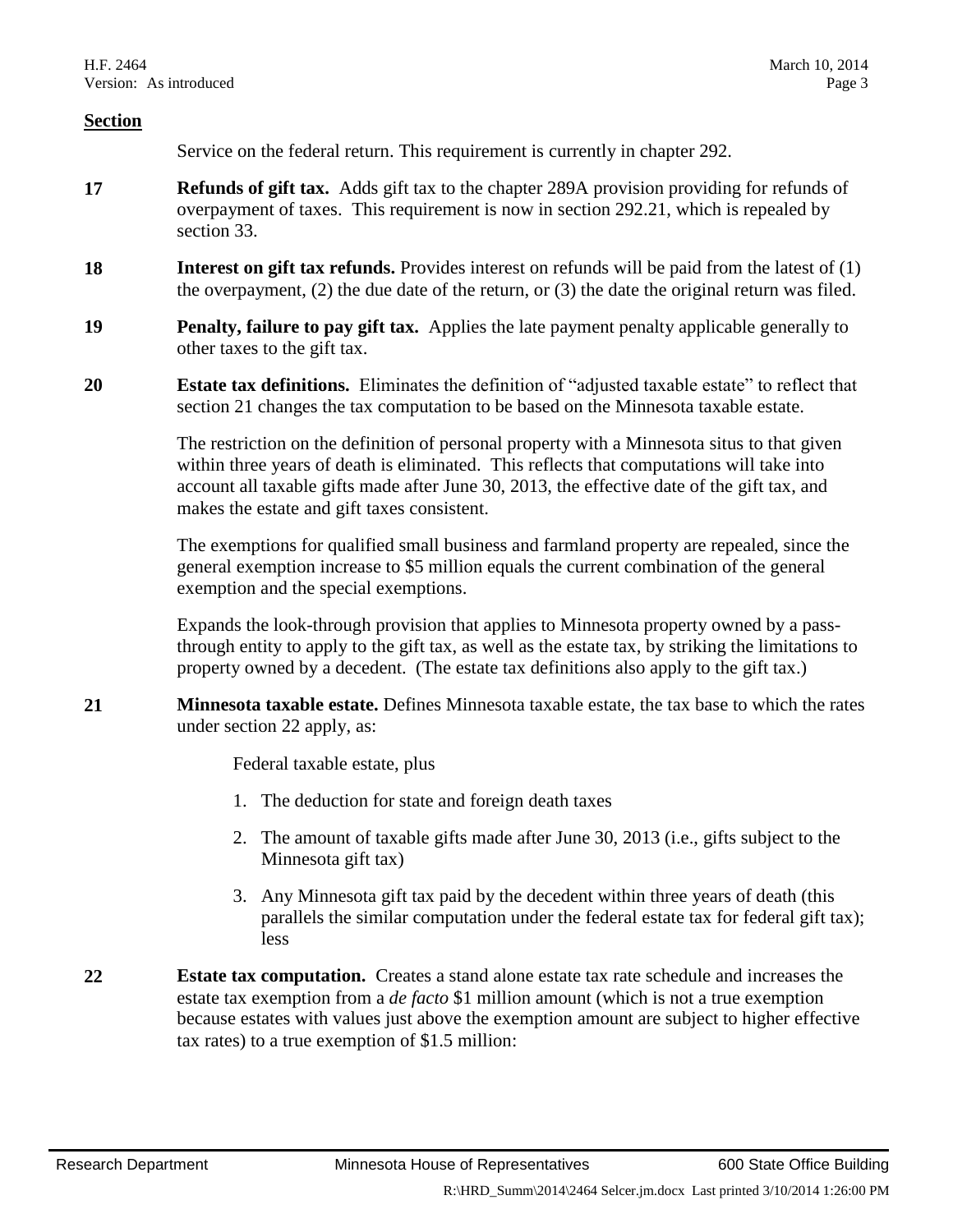| Minnesota taxable estate       | <b>Tax rate</b> |
|--------------------------------|-----------------|
| \$5 million or less            |                 |
| \$5 million up to \$7 million  | 16%             |
| \$7 million up to \$10 million | 18%             |
| Over \$10 million              | 20%             |

Under present law, the tax rate schedule is based on the intersection of the repealed federal credit for state death taxes, the old federal estate tax rate schedule, and the old federal unified credit. These complex computations result in a rate schedule that imposes no tax on estates (including taxable gifts made within three years of death) of \$1 million or less; a 41 percent tax on the value of the estates between \$1 million and about \$1,094,000, and rates ranging from 5.6 percent to 16 percent (with the top rate applicable to estate values over \$10,100,000).

<span id="page-3-0"></span>**23 QTIP election.** Provides that Minnesota taxable estate reflects the value of qualified terminable interest property (QTIP) elections allowed under federal law. An estate may make this election for Minnesota purposes, even if it is not required to file a federal return. (Under present law, Minnesota only recognizes QTIP elections made under the federal estate tax.) If the estate is required to file a federal return, the QTIP election must be made consistently for federal and Minnesota purposes.

> **Background.** QTIP trusts are a standard estate tax planning tool for married couples. They allow electing the amount of the trust that will qualify for the marital deduction. The value of the QTIP property qualifies for the marital deduction (avoiding estate tax on the death of the first spouse), although only a limited income interest is provided to the surviving spouse. To be QTIP property:

- The property must be owned by the decedent.
- The surviving spouse must have a right to all of the income, payable at least annually, from the property for life.
- No one else may have a power of appointment over the property until the surviving spouse dies.
- A QTIP election must be made.
- <span id="page-3-1"></span>**24 Credits.** Allows the following credits against estate tax:
	- Minnesota gift tax paid on gifts included in the taxable estate, unless the property was deductible as qualified farm or small business property
	- Inheritance or estate tax paid by the estate of a nonresident decedent to another state on property subject to Minnesota estate tax because the property is owned by a pass-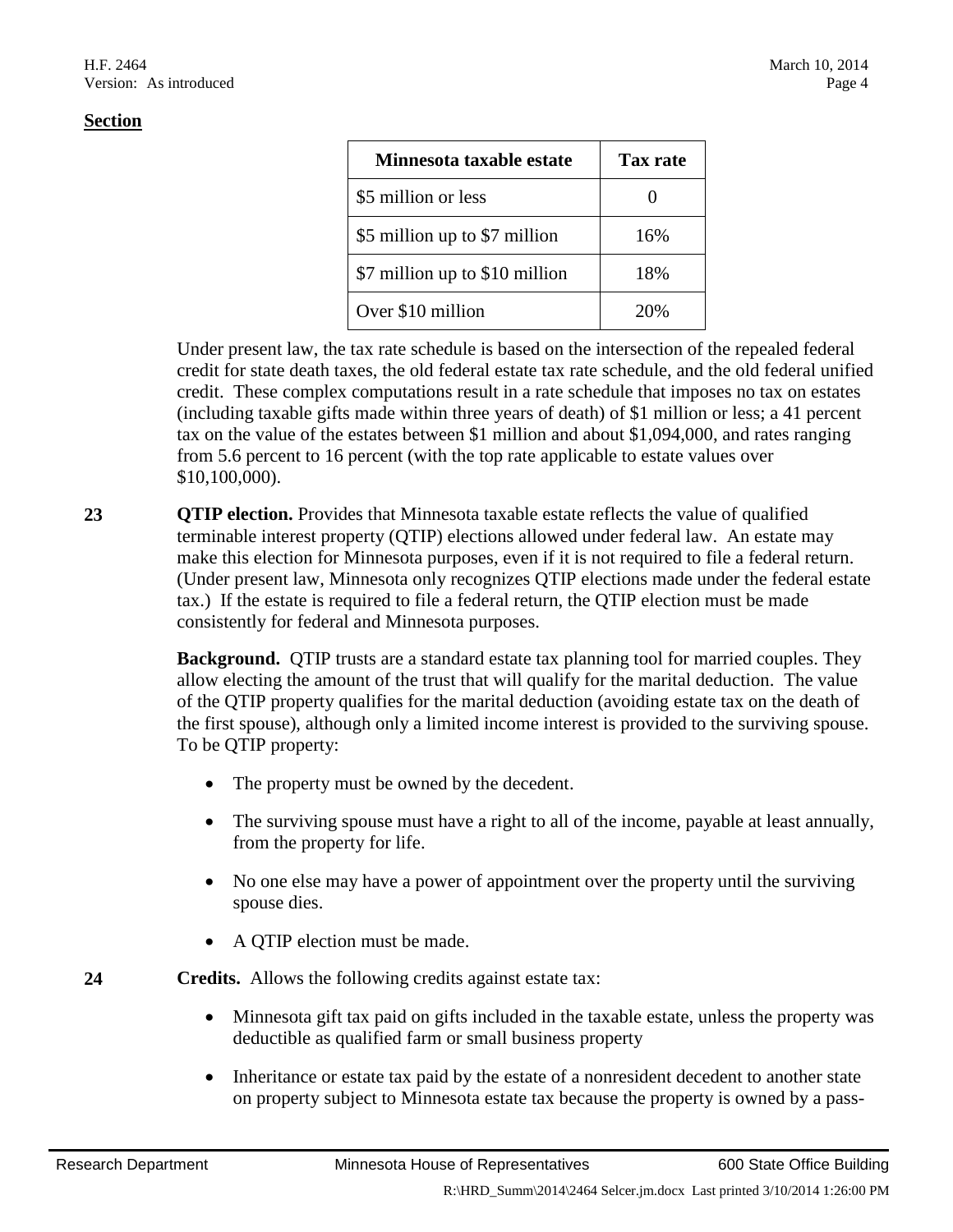through entity (This credit is allowed under present law, section 291.03, subdivision 1c, which is repealed by section [33,](#page-5-0) and moved to the new general credit section of the estate tax.)

<span id="page-4-2"></span>**25 Gift tax definitions.** Adds a definition of Minnesota taxable gifts that excludes gifts of tangible property located outside of Minnesota when the gift is made by a nonresident. (This is currently provided by an exclusion from the tax base, which is repealed by section [33.](#page-5-0))

This section also:

- Changes the definition of resident by eliminating the cross reference to the income tax and specifically providing that residency is based on domicile when the gift was made.
- Clarifies that donations to section 527 political organizations are not subject to tax and that contributions to 529 Plans receive the same treatment as under the federal gift tax. (Both of these confirm administrative guidance provided by DOR.)
- <span id="page-4-0"></span>**26 Imposition.** Eliminates the ten-percent tax rate, which is replaced by the graduated rate structure in section [27,](#page-4-1) and eliminates the specification of liability, which is replaced by the provision in section [1](#page-0-0) and amendments to chapter 298A.
- <span id="page-4-1"></span>**27 Tax rates.** Replaces the flat ten-percent rate of the gift tax under present law with graduated rates equal to the estate tax rates under section [22.](#page-2-0)
- **28 Application of federal rules.** Provides that the commissioner has authority to apply federal gift tax rules in administering the tax. This language is moved from section 292.21, which is repealed by section [33.](#page-5-0)
- **29 QTIP election.** Allows a Minnesota QTIP election for gift tax purposes under rules similar to those provided in section [23](#page-3-0) for the estate tax.
- <span id="page-4-3"></span>**30 Credits.** Provides the following gift tax credits:
	- Gift tax paid on prior returns this ensures that the graduated rates apply on a lifetime basis to the sum of the donor's gifts over the lifetime exemption amount.
	- Nonresident tax credit this is similar to the nonresident estate tax credit as described in section [24](#page-3-1) that ensures that a gift of Minnesota property held in a pass-through entity that is subject to both Minnesota gift tax and that of another state is not double taxed. (At present, only Connecticut imposes a gift tax; however, a number of states include gifts made in contemplation of death or a short time before death in their estate or inheritance taxes.)
- **31 Appraisals of property.** Makes a cross reference change to reflect the changes in section [25.](#page-4-2)
- **32 Definition of taxable gift for decedents dying before January 1, 2014.** Provides a definition of taxable gift for estate tax purpose for decedents dying in 2013, parallel with the